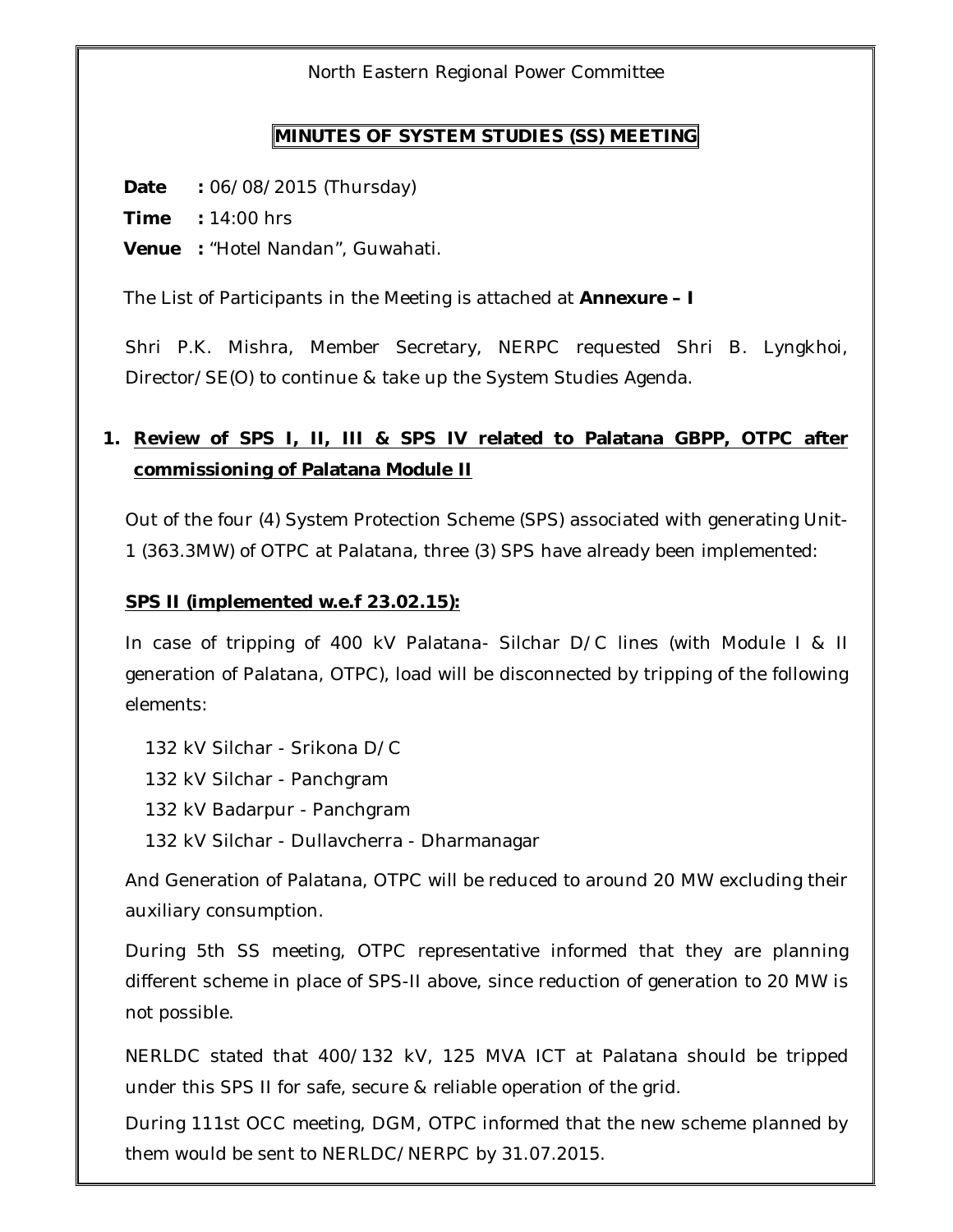### *Deliberation of the sub-Committee*

DGM, (SO-II), NERLDC informed that till date they have not received the new scheme planned by them.

## *After detailed deliberation, the Sub-committee directed OTPC to send the schematic details of the new scheme planned by them to NERLDC/NERPC by 16.08.2015.*

#### *Action: OTPC*

NERLDC informed that since Palatana is now generating more than 500 MW, SPS I, & SPS IV associated with Palatana, OTPC are to be renewed & redesigned:-

### **SPS I (implemented w.e.f 14.09.13):**

In case of tripping of Module I & II of Palatana, OTPC, load disconnection is to be enhanced.

### **SPS IV (implemented w.e.f 23.02.15):**

In case of tripping of 400 kV Silchar – Byrnihat & 400 kV Silchar- Azra lines (without generation of Palatana, OTPC), load disconnection is to be enhanced.

Study results carried out by NERLDC is attached in *Annexure -1 (a, b, c & d).*

During 7th SS meeting, SE(O) informed that present load disconnection is around 80MW during off-peak and 130MW during peak. He enquired from NERLDC the new quantum load disconnection proposed by them.

DGM (SO-II), NERLDC informed that the new enhanced load is around 180 MW/130 MW in both peak/off-peak which is required for safety, secure & reliable operation of the grid.

NERLDC gave presentation on enhancement of load shedding through SPS I/SPS IV related to tripping of Palatana machines. DGM (SO-II), NERLDC informed that Palatana is generating more than 550 MW. In case of tripping of Palatana machine with more than 550 MW generation, SPS I / SPS IV related load disconnection amount is not sufficient for safe, secure & reliable grid operation. It is required to enhance SPS I / SPS IV related load disconnection. SPS I / SPS IV related load disconnection may be enhanced if 132/33 kV, 2x50 MVA transformers at Silchar & 132 kV Aizwal – Lungmual line also disconnected through these SPS.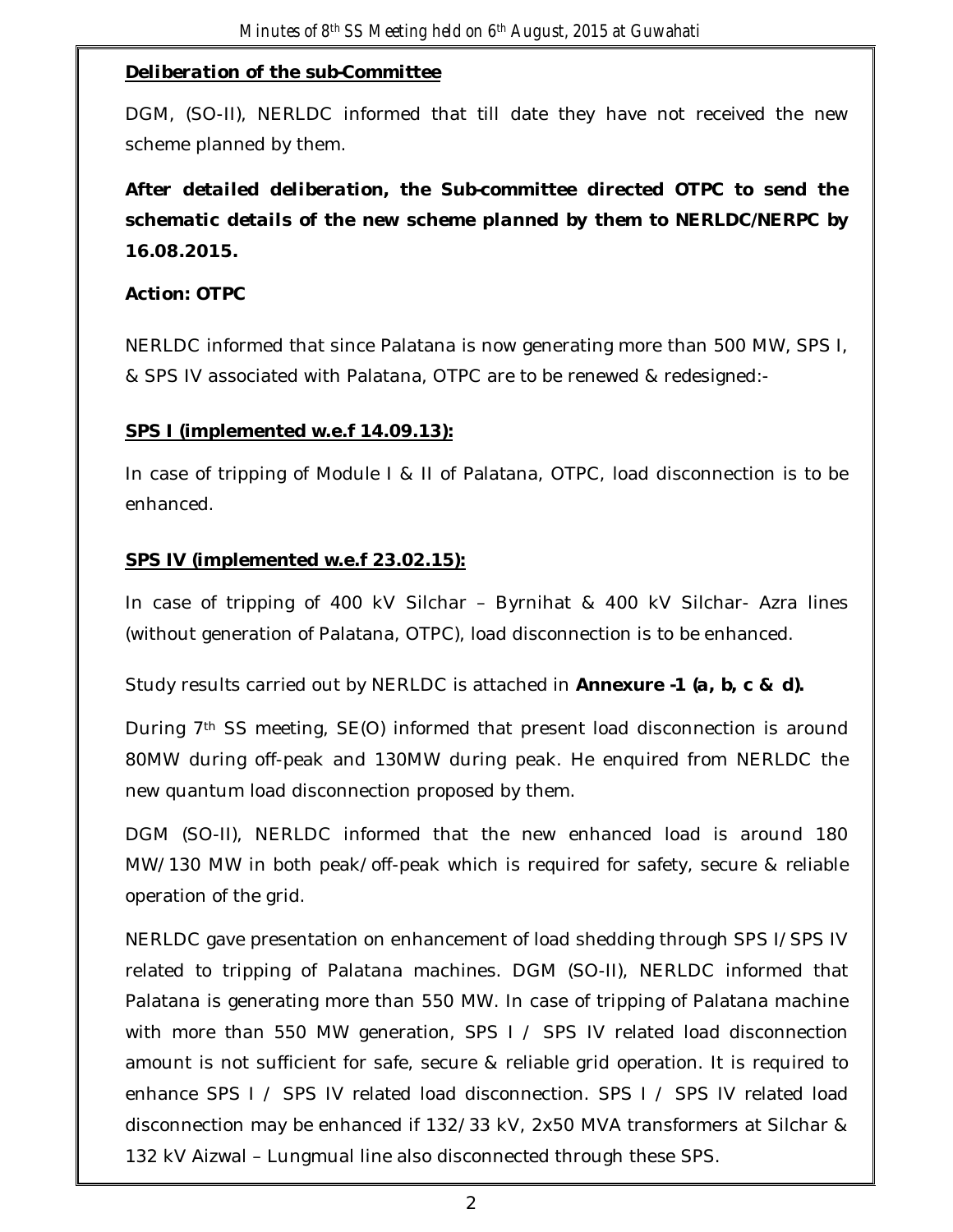P&E, Mizoram informed that 132 kV Aizwal – Lungmual line may be opened through SPS I / SPS IV in case of tripping of Palatana machines.

MSPCL is requested to connect radial load of around 35 MW at 132/33 kV, 2x50 MVA transformers at Imphal. NERTS, POWERGRID was requested to explore the implementation of SPS I / SPS IV based load disconnection through these elements also.

AGM, LDC, AEGCL suggested to disconnect the ICT at Silchar instead of increasing the number of feeders to be disconnected and this requires many wiring activities and the scheme may not work properly during real time contingency.

All members agreed to the proposal of Assam and members requested NERLDC to carry out the system study for above proposal. Members also requested NERTS to check the alternate feasibility for additional wiring in case load enhancement by disconnecting at Imphal S/S & Luangmual S/S of POWERGRID is required.

DGM (AM) stated that feasibility report above will be sent shortly to NERLDC/NERPC.

### *Deliberation of the sub-Committee*

DGM (AM) stated that tripping of ICT at Imphal is not feasible and the possibility is only at Silchar.

GM (AM) added that unless all the links are covered by OPGW it would not be possible to implement SPS through PLCC.

DGM (SOII), NERLDC informed that OPGW work of 400 kV Silchar – Imphal D/C lines (Charged at 132 kV) is under progress.

*The Sub-committee requested NERTS to check the feasibility at Silchar so that the scheme can be implemented at the earliest.*

*Action: NERTS, POWERGRID*

### **2. SPS based generation reduction of AGTPP in case of tripping of 132 kV AGTPP – Kumarghat line**

It has been observed from study results that after commissioning of Palatana 2nd Module, Monarchak Unit I & II and AGTPP Unit 5 & 6, 132 kV AGTPP – Kumarghat, 132 kV Monarchak – Udaipur, 132 kV Baramura – Teliamura & 132 kV Teliamura-Ambassa lines will be highly loaded.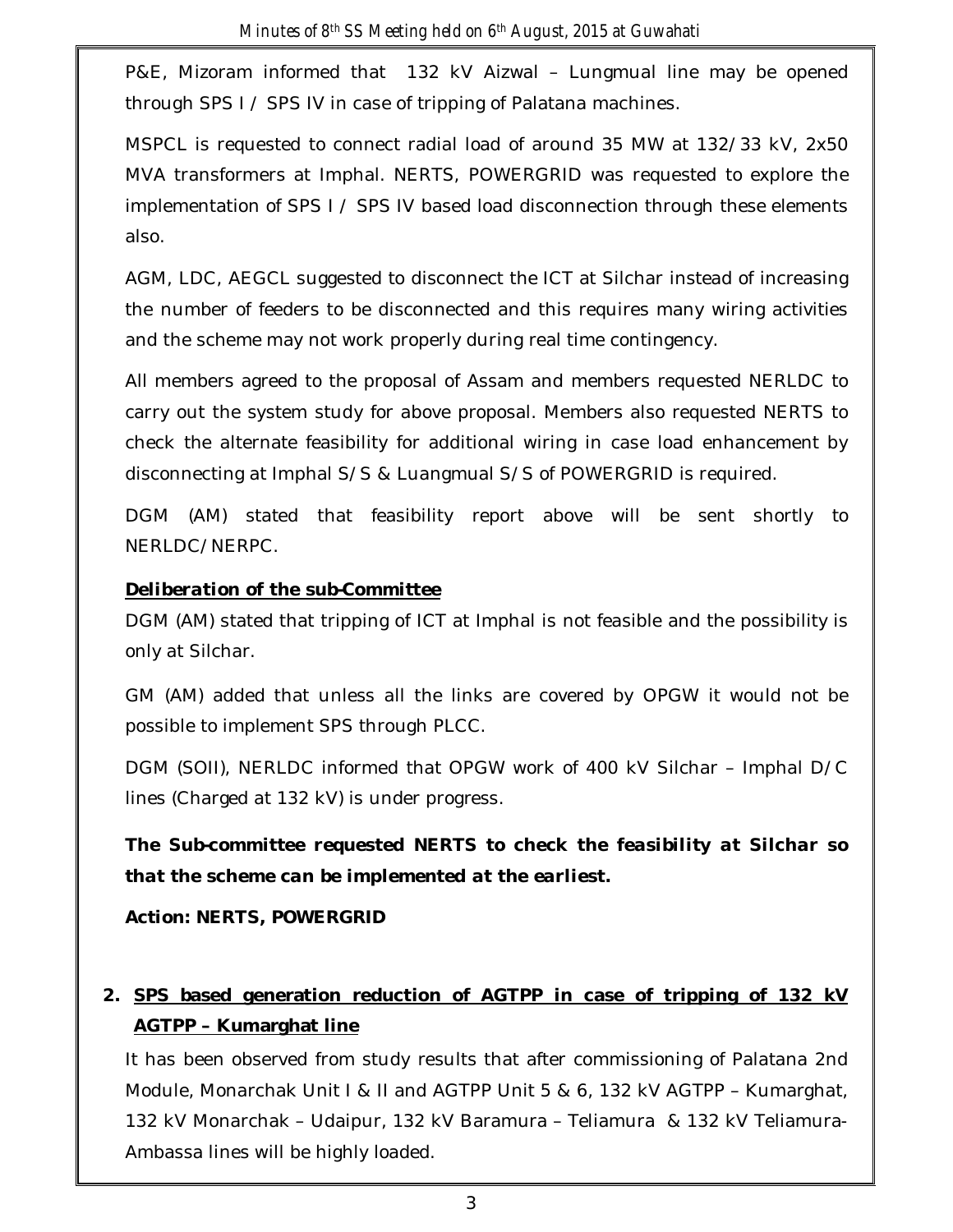In case of tripping of 132 kV AGTPP - Kumarghat line, following lines will be overloaded:-

- 1. 132 kV Monarchak Udaipur : 72 MW
- 2. 132 kV Dhalabil Agartala : 84 MW
- 3. 132 kV Dhalabil Kamalpur : 79 MW
- 4. 132 kV Baramura Teliamura : 88 MW
- 5. 132 kV Teliamura Ambassa : 86 MW
- 6. 132 kV PK Bari Kumarghat : 92 MW
- 7. 132 kV PK Bari Ambassa : 81 MW
- 8. 132 kV PK Bari Kamalpur : 76 MW

During 7th SS Meeting, NEEPCO once again informed that that SPS related generation reduction of AGTPP would be implemented by them before trial operation of STG II of AGTPP.

### *Deliberation of the sub-Committee*

NEEPCO informed that SPS at AGTPP was completed on 22.07.2015.

*The Sub-committee noted as above and appreciated NEEPCO.*

# **3. Assessment of Inter State Total Transfer Capability (TTC), Transmission Reliability Margin (TRM) and Available Transfer Capability (ATC) by SLDC on respective Inter-State Transmission Corridor:**

As per Clause No. 4.1 of 'Detailed Procedure for Relieving Congestion in Real Time Operation', SLDC shall assess TTC, TRM and ATC on it's inter-state transmission corridor considering a mesh intra-state corridor for import or export of power with the Inter-state Transmission system (ISTS).

SLDCs of NER are requested to assess the above on monthly basis, 5 months in advance (eg: TTC/TRM/ATC for the month of November to be calculated by 15th of July), for further assessment of TTC, ATC and TRM of NER –ER corridor by NERLDC and for assessment of TTC / ATC for a group of control areas, individual control areas with the region and state-control-area to state-control-area by NERLDC, if required.

During 111st OCC meeting, NERLDC requested SLDCs of NER once again for submission of study results of peak & off peak scenarios related to assessment of TTC, TRM & ATC on respective Inter State Transmission Corridor on monthly basis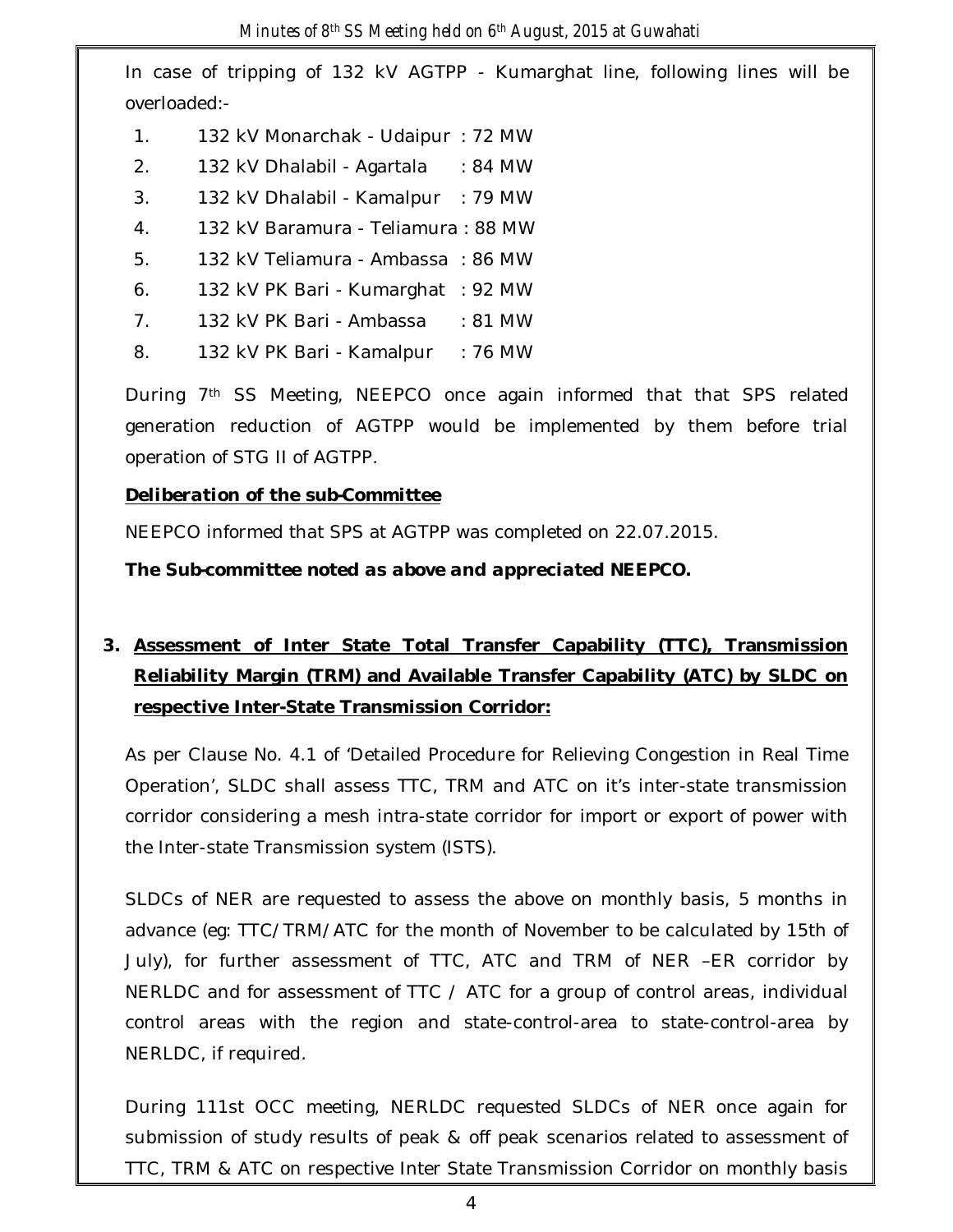for 5th month by 15th of the month by them. NERLDC requested to identify the persons of each SLDC of NER who will conduct system study of their system.

The names of following officers who are carrying out the system studies were furnished by the constituents.

| Constituent          | Name of Nodal Officer        | <b>Contact No</b> | Email id:                       |
|----------------------|------------------------------|-------------------|---------------------------------|
|                      |                              |                   |                                 |
| Ar. Pradesh          | Domo Kamduk                  | 09707380294       | sldcitnagar@gmail.com           |
| Assam                | 09612950771<br>Navojit Patir |                   |                                 |
| Manipur              | S.J. Kumar Sharma            | 09436144113       | sIdcmanipur@gmail.com           |
| Mizoram<br>Zoramdina |                              | 09774285158       | sldc mizoram@<br>rediffmail.com |
| Meghalaya            | 09863063375<br>D.J. Lyngdoh  |                   | davidjeremy123@yahoo.co.in      |
| Nagaland             |                              |                   |                                 |
| Tripura              | Mrinal Paul                  | 09436137022       | mrinalpaulnit@gmail.com         |

*The Sub-committee requested Nagaland to nominate the concerned officer at the earliest.*

### *Deliberation of the Sub-Committee*

Since there was no representative from Nagaland, the status could not be updated.

### *The Sub-committee noted as above. Action: Nagaland*

### **4. Implementation of islanding scheme in NER**

During the 94thOCC meeting, the committee had decided the following islanding scheme and associated frequencies levels for creation of islands in NER:

| <b>SN</b> | <b>Islanding Scheme</b>                                                                            | Lines required to be<br>opened                                         | <b>UFR</b><br>Location               | Implementing<br>Agency |
|-----------|----------------------------------------------------------------------------------------------------|------------------------------------------------------------------------|--------------------------------------|------------------------|
|           | <b>ISLAND AT 48.80 Hz</b><br>with 500 ms delay:<br>Island comprising of<br>generating units<br>0f  | 220 kV New Mariani<br>(a)<br>$(PG) - AGBPP$                            | UFR-1<br>[At New Mariani<br>(PG)     | <b>PGCIL</b>           |
|           | AGBPP (Gas), NTPS<br>(Gas) & LTPS (Gas)<br>and loads of Upper<br>system<br>8 <sub>4</sub><br>Assam | 220 kV Mariani -<br>(b)<br>Misa<br>220 kV Mariani -<br>(c)<br>Samaguri | UFR-2<br>[At Mariani,<br>Samaguri of | <b>AEGCL</b>           |
|           | Deomali<br>(Ar.<br>area<br>Pradesh)                                                                | 132 kV Mokukchung<br>(d)<br>- Mariani                                  | <b>AEGCLI</b>                        |                        |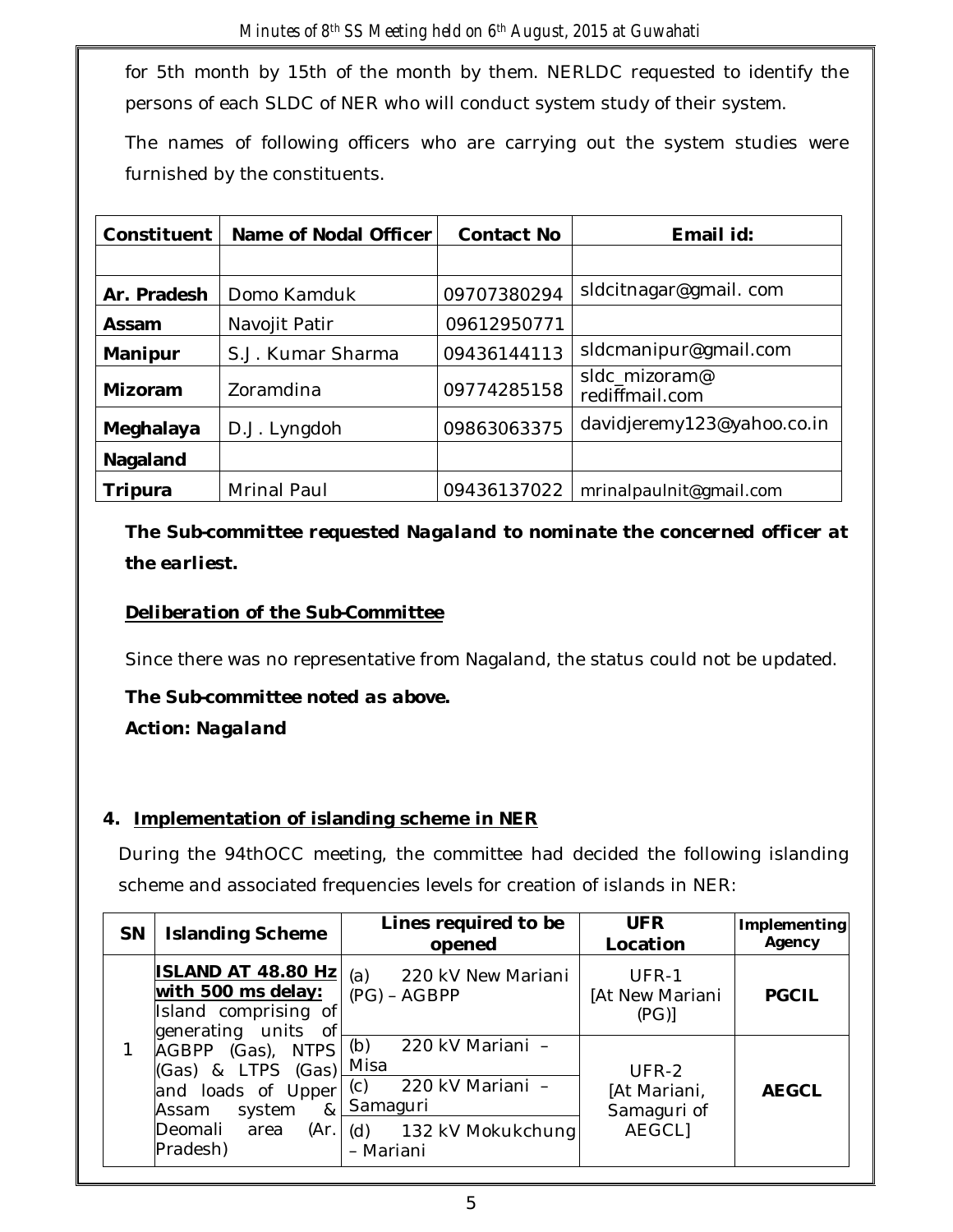| Minutes of 8th SS Meeting held on 6th August, 2015 at Guwahati |  |  |  |
|----------------------------------------------------------------|--|--|--|
|----------------------------------------------------------------|--|--|--|

|                | Generation:<br> Total<br>380-400MW<br>and<br>$($ off<br><b>200MW</b><br>load:                                                                                   | (e)<br>132 kV Dimapur<br>(PG) - Bokajan                                                                                                                                                                                                                                                             | UFR-3<br>[At Dimapur<br>(PG)                                              | <b>PGCIL</b>  |
|----------------|-----------------------------------------------------------------------------------------------------------------------------------------------------------------|-----------------------------------------------------------------------------------------------------------------------------------------------------------------------------------------------------------------------------------------------------------------------------------------------------|---------------------------------------------------------------------------|---------------|
|                | $ peak$ -300MW (peak)]                                                                                                                                          | Generators to be<br>(f)<br>desynchronized for<br>reduction of generation<br>[if Generation > Load in<br>the islanded pocket]                                                                                                                                                                        |                                                                           |               |
|                |                                                                                                                                                                 | De-synchronization /<br>(q)<br>isolation of one GT and one<br>ST from each of two<br>modules of AGBPP, which<br>are in operation, leading to<br>reduction of generation of<br>about 80-90 MW [i.e each<br>module will contribute to<br>reduction of about 40-45<br><b>MW</b><br>(GT:30MW+ST:15MW)]. | At AGBPP<br><b>IUFRs</b><br>Οf<br>line bays &<br>Generator to be<br>used] | <b>NEEPCO</b> |
|                |                                                                                                                                                                 | Lines required to<br>(h)<br>be opened for load<br>shedding of 30MW (off-<br>peak) and 50MW (peak)<br>[if load > generation in<br>the islanded pocket]                                                                                                                                               |                                                                           |               |
|                |                                                                                                                                                                 | (i)<br>132kV Tinsukia -<br>Ledo S/C line (at 48.7Hz<br>instantaneous).                                                                                                                                                                                                                              | <b>UFR</b><br>[At<br>Tinsukia]                                            | <b>AEGCL</b>  |
|                |                                                                                                                                                                 | (i)<br>66kV Tinsukia -<br>Rupai S/C line (at 48.6Hz<br>instantaneous)                                                                                                                                                                                                                               |                                                                           | <b>AEGCL</b>  |
|                |                                                                                                                                                                 | 132kV Jorhat -<br>(k)<br>Bokakhat line (at 48.5Hz<br>instantaneous)                                                                                                                                                                                                                                 | <b>UFR</b><br>[At<br>Jorahat /<br>Bokakhat]                               | <b>AEGCL</b>  |
|                | <b>ISLAND AT 48.80 Hz</b><br>with 500 ms delay :<br>Island comprising of<br>generating<br>units<br>of<br><b>AGTPP</b><br>$(Gas)$ ,<br>units<br>generating<br>at | 132 kV Palatana - Udaipur<br>132 kV Palatana -<br>Surjamani Nagar                                                                                                                                                                                                                                   | UFR-1<br>[At Palatana]                                                    | <b>OTPC</b>   |
| $\overline{2}$ | Baramura<br>(Gas),<br>Rokhia<br>(Gas)<br>Gumati (Hydro) and Dullavcherra<br>loads<br>Оf<br>Tripura<br>&                                                         | & 132 kV Silchar -                                                                                                                                                                                                                                                                                  | UFR-2<br>[At Silchar]                                                     | <b>PGCIL</b>  |
|                | system<br>Dullavcherra<br>area<br>(Assam)<br>[Total<br>Generation:<br>150-160MW<br>and<br>load:<br><b>110MW</b><br>(off-<br>peak) & 170-180MW<br>[peak]         | 132 kV AGTPP -<br>Kumarghat<br>132 kV P K Bari -<br>Kumarghat                                                                                                                                                                                                                                       | UFR-3<br>[At Kumarghat]                                                   | <b>PGCIL</b>  |
| 3              | <b>ISLAND</b><br>AT<br>47.90<br>Hz:                                                                                                                             |                                                                                                                                                                                                                                                                                                     | To be decided after system study                                          |               |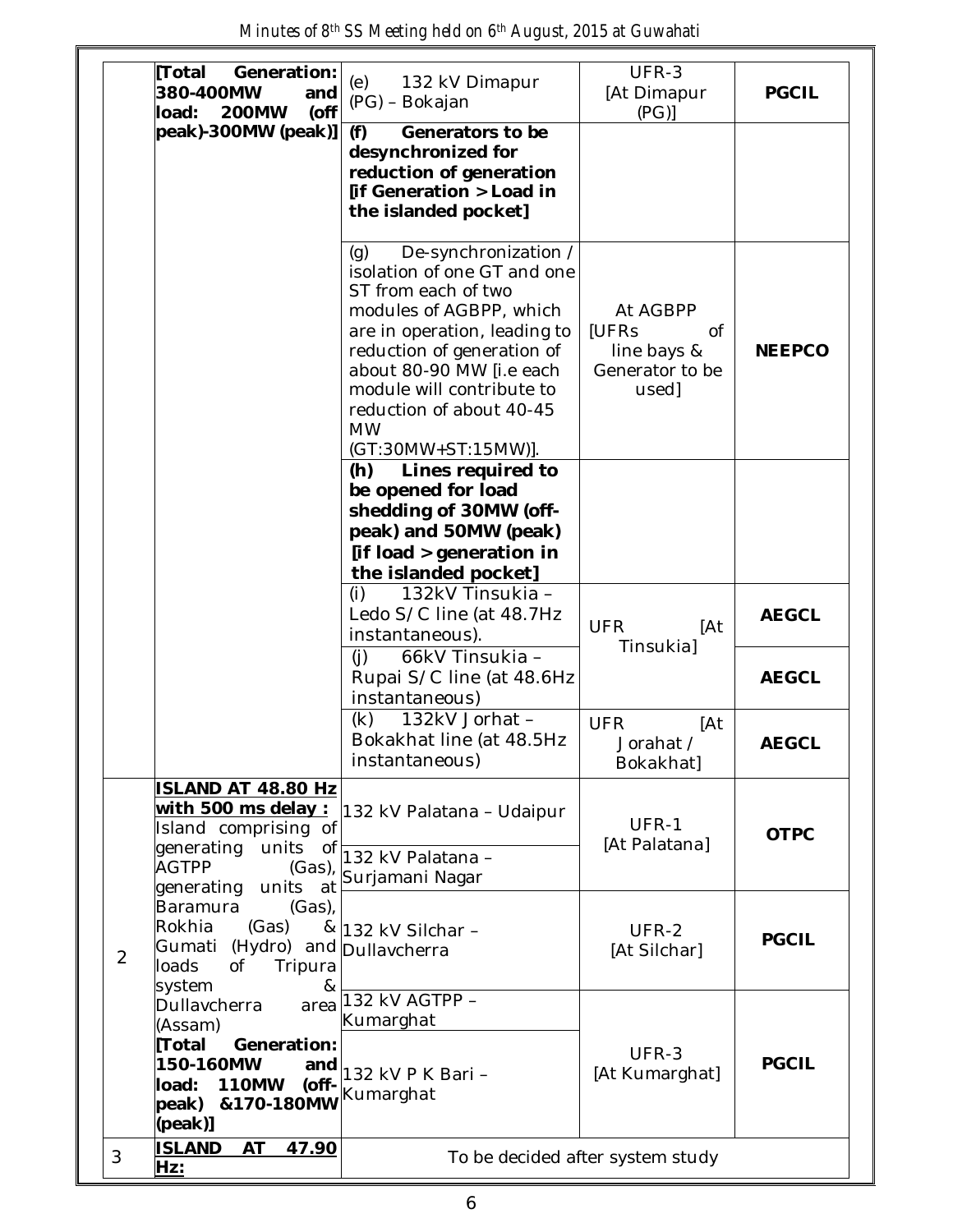| Isolation of NER from |
|-----------------------|
| NEW grid at ER-NER    |
| boundary with rest of |
| the generation and    |
| load of NFR           |

After detailed deliberation, the 4th SS Sub-committee decided to set both the Islanding Scheme I & II at 48.80 Hz. Necessary action has to be carried out by concerned utilities at the earliest.

During 5th SS meeting, Manager (AM), NERTS informed that resetting of frequency from 48.5 Hz to 48.8 Hz with 500 ms delay in Islanding Scheme – II have been completed by them.

OTPC informed that that resetting of frequency from 48.5 Hz to 48.8 Hz with 500 ms delay in Islanding Scheme – II will be completed by May, 2015. The status will be intimated in next meeting.

### *Deliberation of the sub-Committee*

OTPC informed that the scheme has already been implemented by them on 04.08.15.

*The Sub-committee noted as above and appreciated OTPC. The Islanding Scheme in NER is now completed in all respect.* 

**\*\*\*\*\*\*\*\*\*\*\***